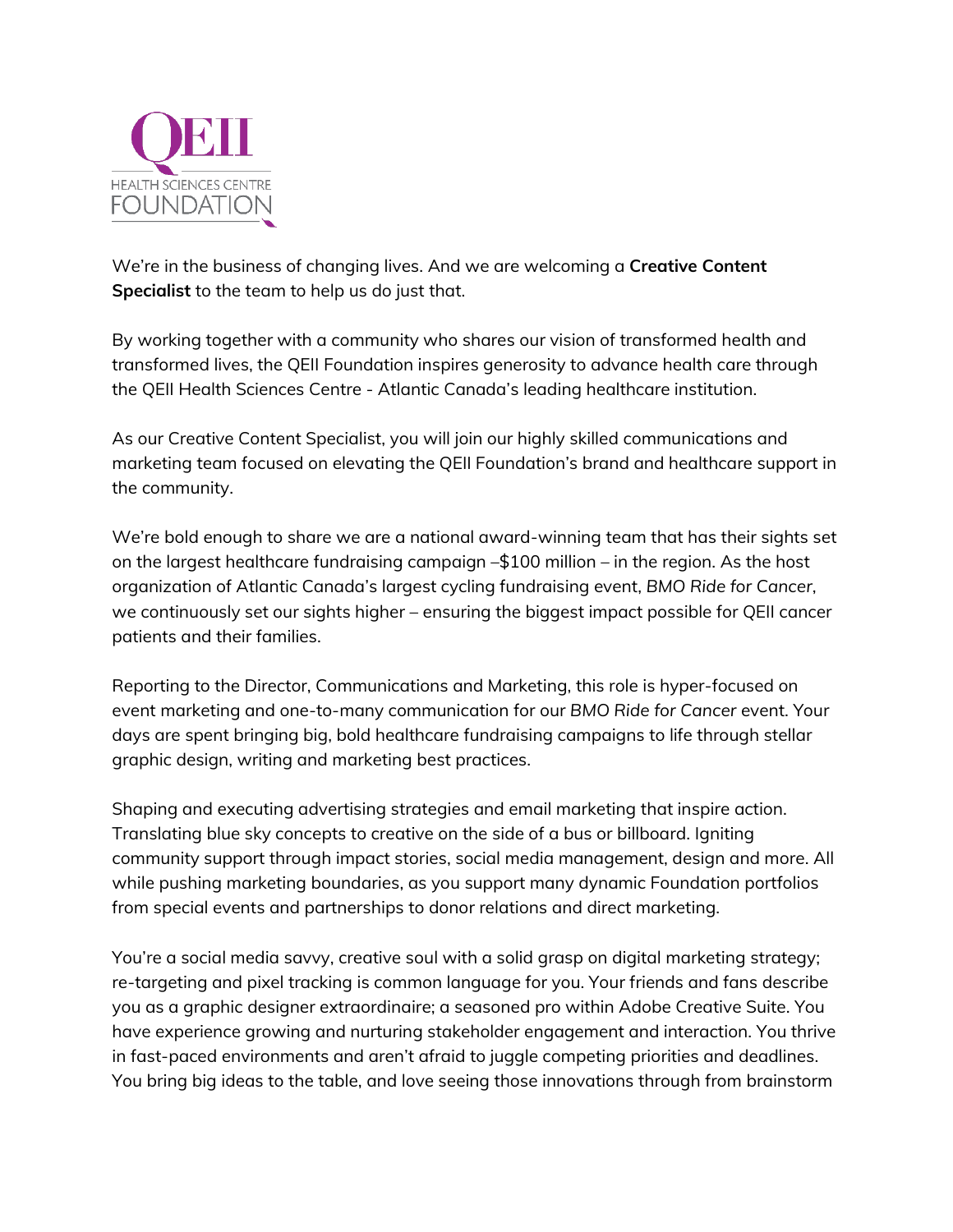to implementation.

## **Key talents and responsibilities:**

- Stellar knowledge of Adobe Creative Suite to provide graphic design support for a range of content and assets, including out-of-home and digital advertising campaigns, proposals, direct mail packages and much more.
- Solid writing skills for crafting everything from ad copy, feature stories and web articles to social media posts and event collateral.
- Developing, managing, and reporting on email marketing campaigns using MailChimp.
- Social media ambassador who tackles social content calendars and daily monitoring of our *BMO Ride for Cancer* channels, planning and executing robust social campaigns, and attending events and activations to capture content and interviews for QEII Foundation brand channels.
- Creating and populating web content as well as maintaining site standards across multiple platforms and content management systems, like Drupal and WordPress.
- Shines working collaboratively in a fast-moving and team-oriented environment.
- A balanced, proactive thinker and a great problem solver.
- Comfortable working remotely or in a hybrid combination of office and remote.
- Holds high levels of professional motivation and expectations and manages time well.

## **Position Requirements:**

First and foremost, you must be eager to join an organization that makes a big difference in people's lives and are seeking to make meaningful impact through your work. The certificate hanging on your wall highlighting your formal training may be a Bachelor's Degree or Diploma in Public Relations, Communications, Marketing, Fine and Studio Arts; or other related specialty or field. You have at least three years working in the communications field.

## **The Details:**

The salary range for this position is \$50,000 to \$63,000 dependent upon your relevant qualifications and experience. The QEII Foundation offers a highly collaborative and supportive atmosphere, the opportunity for professional growth and development, and a competitive benefits package. We encourage and welcome applications that reflect the diversity of our community.

**Please forward a cover letter and resume (one PDF file) to [shelley@hronthego.ca,](mailto:shelley@hronthego.ca) noting 'QEII Foundation candidate submission – Creative Content Specialist' in the subject line. Application deadline is March 18, 2022.**